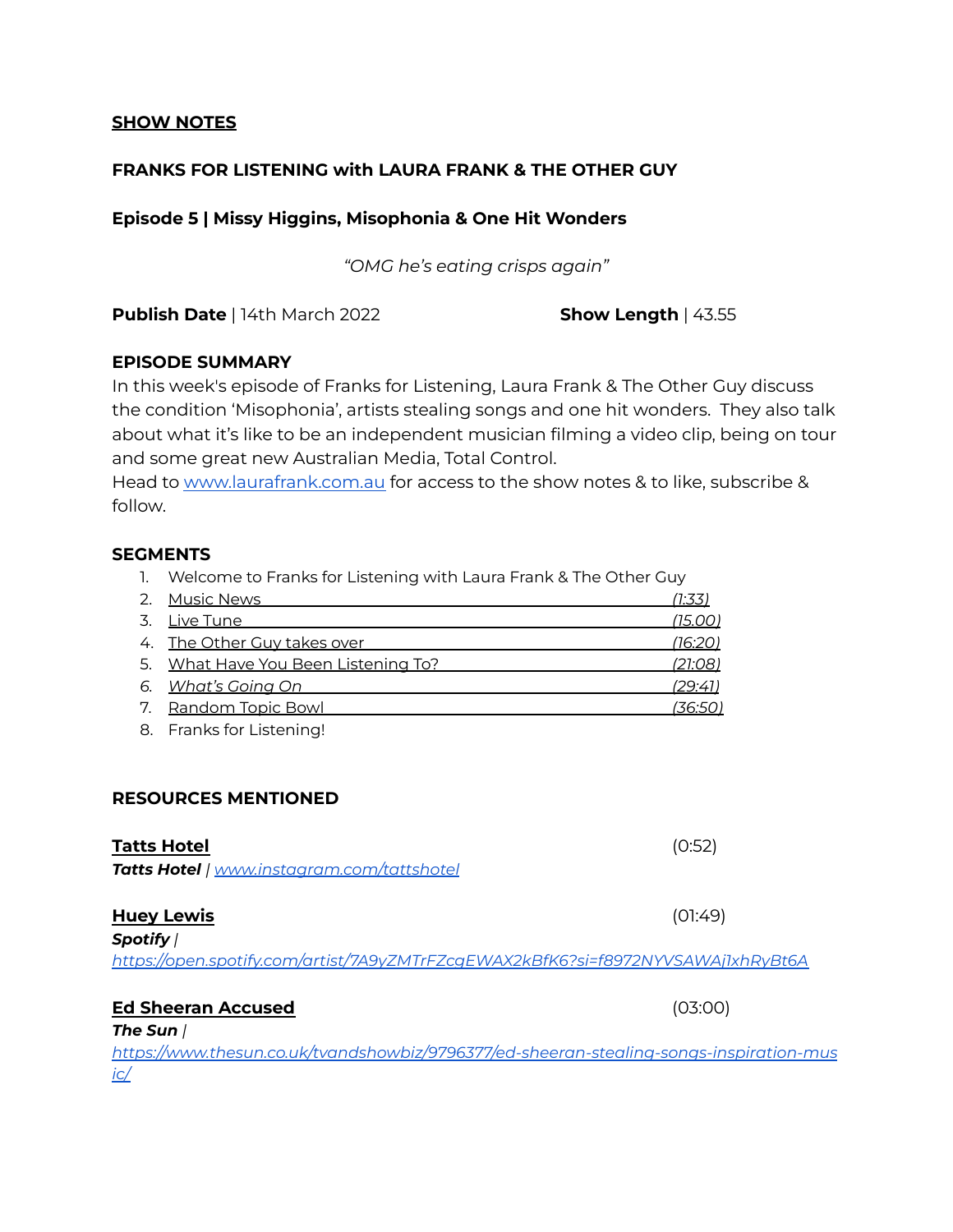| <b>Dua Lipa Copyright suit</b><br>The Guardian /                                                                                                                                                                                           | (03:26) |
|--------------------------------------------------------------------------------------------------------------------------------------------------------------------------------------------------------------------------------------------|---------|
| https://www.thequardian.com/music/2022/mar/07/dua-lipa-faces-second-copyright-lawsuit-<br>over-hit-song-levitating                                                                                                                         |         |
| <b>Artikal Sound System</b><br>Spotify                                                                                                                                                                                                     | (03:37) |
| https://open.spotify.com/artist/5wbZwShmxCGRjgjTQQr7Sr?si=u8vjAypWTQmR2Ivtp57SWg                                                                                                                                                           |         |
| <b>Katy Perry on the Firework Lyric</b><br><b>Today Show  </b><br>https://www.today.com/popculture/music/katy-perry-firework-lyric-people-get-wrong-rcna19                                                                                 | (06:47) |
| 007<br><b>Jack Kerouac</b><br>Wikipedia   https://en.wikipedia.org/wiki/Jack_Kerouac                                                                                                                                                       | (8:54)  |
| <b>25 One Hit Wonders</b><br><b>Buzzfeed  </b> https://www.buzzfeed.com/kaylayandoli/one-hit-wonders-then-vs-now-post                                                                                                                      | (10:32) |
| <b>Two Men Take Corpse to Post Office</b><br><b>The Guardian /</b><br>https://www.thequardian.com/world/2022/jan/22/two-men-take-corpse-into-irish-post-office-t<br>o-claim-dead-mans-pension                                              | (16:36) |
| <b>Fresh Country Playlist</b><br>Spotify   https://open.spotify.com/playlist/37i9dQZF1DWXepGEFFmQXJ?si=9221ee06ebcd4123                                                                                                                    | (22:24) |
| Danielle Bradbury - In Between<br>Spotify /                                                                                                                                                                                                | (24:04) |
| https://open.spotify.com/album/3h2bq4Jw8gdCgrdtIXtLFz?si=t63gMu9eRZy5MMP5F4SaZQ<br><b>Noah Schnacky - Thoughtfully Reckless</b><br>Spotify /<br>https://open.spotify.com/album/3racQkM4APWSnc2cBPrapL?si=JOc9XQ0qQAWuMNyu5LYO<br><u>LA</u> | (24:24) |
| <b>Casey Barnes - Light It Up</b><br><b>Spotify  </b><br>https://open.spotify.com/album/4mu4JS9y4EMTe8DdTvh1BE?si=hxORAEL4RTmgqZ1ITvjW_w                                                                                                   | (24:38) |
| <b>Missy Higgins - Total Control</b>                                                                                                                                                                                                       | (25:30) |